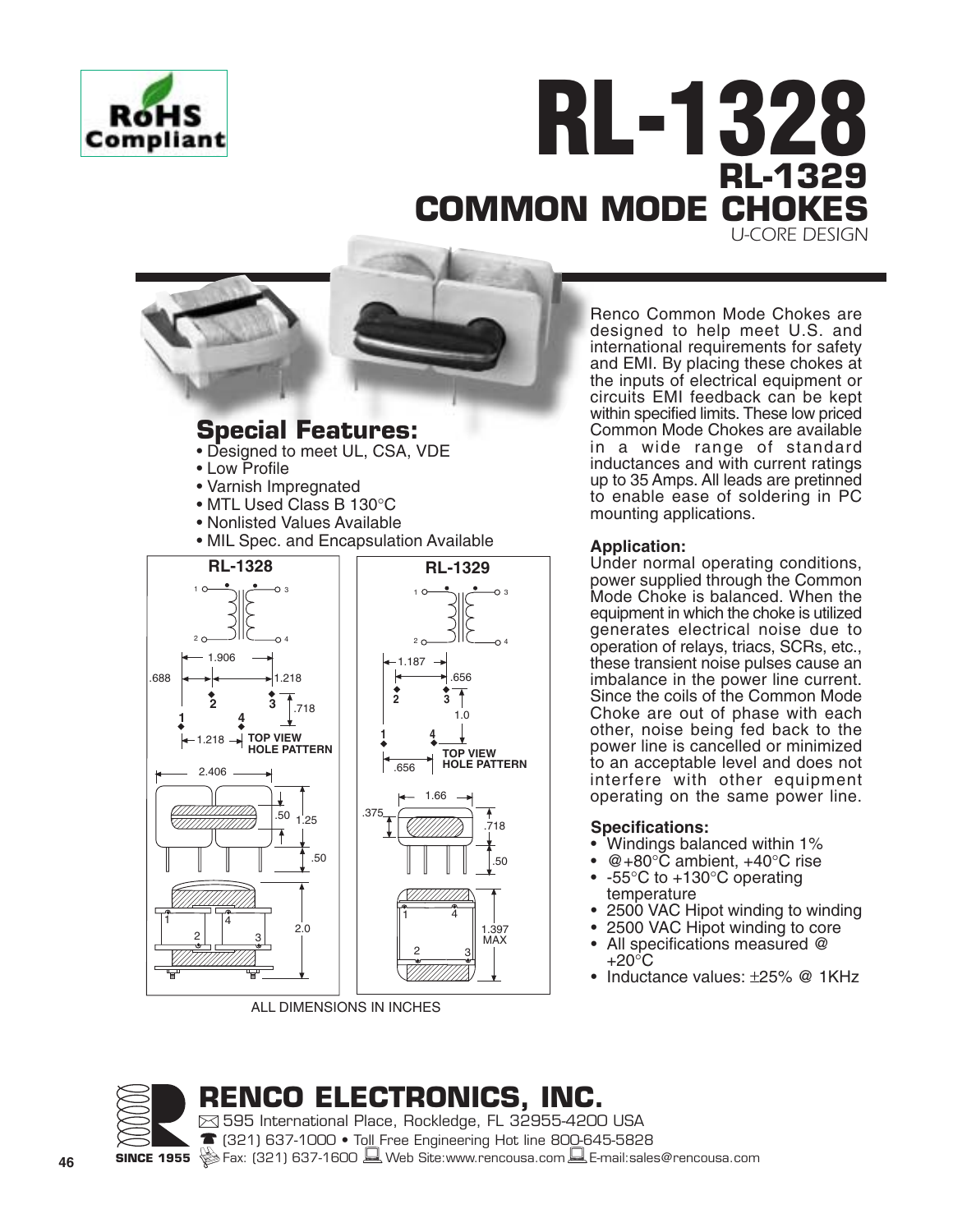| RL-1328-3       | L@1KHz      | Max. DCR* |                                       |
|-----------------|-------------|-----------|---------------------------------------|
| Renco Part No.  | $(\mu H)^*$ | (Ohms)    | Leakage†<br>Inductance<br>$(uH)$ Max. |
| RL-1328-3-100   | 100         | .033      | 20                                    |
| RL-1328-3-150   | 150         | .034      | 25                                    |
| RL-1328-3-180   | 180         | .035      | 28                                    |
| RL-1328-3-220   | 220         | .036      | 32                                    |
| RL-1328-3-270   | 270         | .037      | 37                                    |
| RL-1328-3-330   | 330         | .038      | 40                                    |
| RL-1328-3-390   | 390         | .039      | 45                                    |
| RL-1328-3-470   | 470         | .040      | 49                                    |
| RL-1328-3-560   | 560         | .041      | 50                                    |
| RL-1328-3-680   | 680         | .042      | 53                                    |
| RL-1328-3-820   | 820         | .044      | 66                                    |
| RL-1328-3-1000  | 1000        | .050      | 80                                    |
| RL-1328-3-1200  | 1200        | .055      | 93                                    |
| RL-1328-3-1500  | 1500        | .060      | 117                                   |
| RL-1328-3-1800  | 1800        | .066      | 150                                   |
| RL-1328-3-2200  | 2200        | .073      | 177                                   |
| RL-1328-3-2700  | 2700        | .083      | 220                                   |
| RL-1328-3-3300  | 3300        | .088      | 270                                   |
| RL-1328-3-3900  | 3900        | .100      | 320                                   |
| RL-1328-3-4700  | 4700        | .115      | 386                                   |
| RL-1328-3-5600  | 5600        | .121      | 462                                   |
| RL-1328-3-6800  | 6800        | .133      | 510                                   |
| RL-1328-3-8200  | 8200        | .144      | 688                                   |
| RL-1328-3-10000 | 10000       | .165      | 825                                   |
| RL-1328-3-12000 | 12000       | .188      | 980                                   |
| RL-1328-3-15000 | 15000       | .209      | 1210                                  |
| RL-1328-3-18000 | 18000       | .290      | 1430                                  |
| RL-1328-3-22000 | 22000       | .315      | 1730                                  |
| RL-1328-3-27000 | 27000       | .350      | 2123                                  |
| RL-1328-3-33000 | 33000       | .500      | 2640                                  |
| RL-1328-3-39000 | 39000       | .540      | 3080                                  |

Suggested rated current — 3 Amps

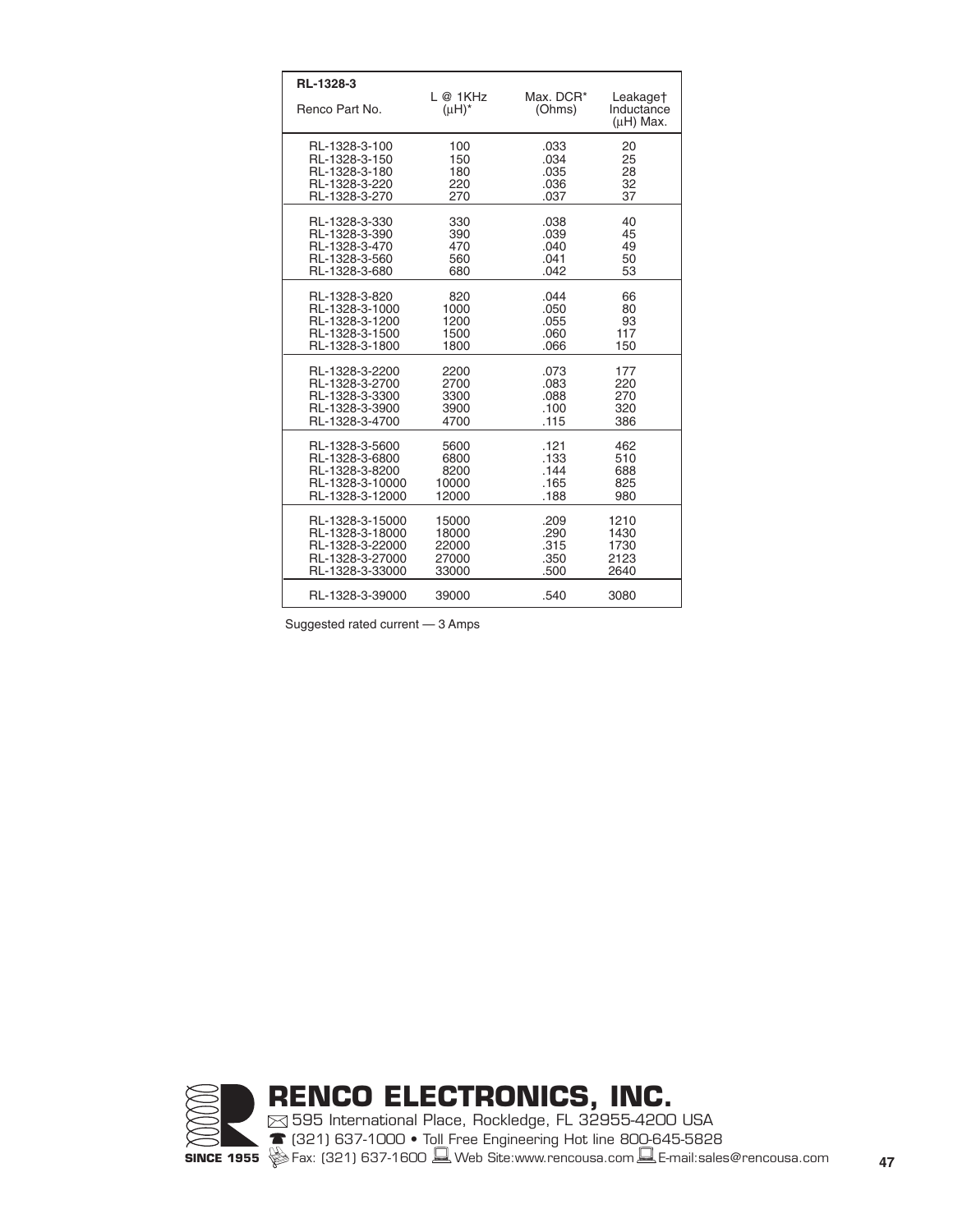| RL-1328-5       |                       |                     |                                          |
|-----------------|-----------------------|---------------------|------------------------------------------|
| Renco Part No.  | L@1KHz<br>$(\mu H)^*$ | Max. DCR*<br>(Ohms) | Leakage†<br>Inductance<br>$(\mu H)$ Max. |
| RL-1328-5-100   | 100                   | .010                | 17                                       |
| RL-1328-5-120   | 120                   | .012                | 19                                       |
| RL-1328-5-150   | 150                   | .013                | 21                                       |
| RL-1328-5-180   | 180                   | .014                | 24                                       |
| RL-1328-5-220   | 220                   | .015                | 26                                       |
| RL-1328-5-270   | 270                   | .017                | 28                                       |
| RL-1328-5-330   | 330                   | .019                | 30                                       |
| RL-1328-5-390   | 390                   | .020                | 32                                       |
| RL-1328-5-470   | 470                   | .022                | 35                                       |
| RL-1328-5-560   | 560                   | .024                | 39                                       |
| RL-1328-5-680   | 680                   | .027                | 48                                       |
| RL-1328-5-820   | 820                   | .028                | 60                                       |
| RL-1328-5-1000  | 1000                  | .031                | 72                                       |
| RL-1328-5-1200  | 1200                  | .034                | 94                                       |
| RL-1328-5-1500  | 1500                  | .037                | 100                                      |
| RL-1328-5-1800  | 1800                  | .041                | 130                                      |
| RL-1328-5-2200  | 2200                  | .047                | 167                                      |
| RL-1328-5-2700  | 2700                  | .052                | 208                                      |
| RL-1328-5-3300  | 3300                  | .057                | 248                                      |
| RL-1328-5-3900  | 3900                  | .063                | 286                                      |
| RL-1328-5-4700  | 4700                  | .075                | 349                                      |
| RL-1328-5-5600  | 5600                  | .078                | 417                                      |
| RL-1328-5-6800  | 6800                  | .088                | 506                                      |
| RL-1328-5-8200  | 8200                  | .100                | 603                                      |
| RL-1328-5-10000 | 10000                 | .110                | 733                                      |
| RL-1328-5-12000 | 12000                 | .127                | 883                                      |

Suggested rated current — 5 Amps

| RL-1328-10<br>Renco Part No. | @ 1KH <sub>7</sub><br>$(\mu H)^*$ | Max. DCR*<br>(Ohms) | Leakage†<br>Inductance<br>$(\mu H)$ Max. |
|------------------------------|-----------------------------------|---------------------|------------------------------------------|
| RL-1328-10-100               | 100                               | .0080               | 10                                       |
| RL-1328-10-120               | 120                               | .0085               | 11                                       |
| RL-1328-10-150               | 150                               | .0090               | 13                                       |
| RL-1328-10-180               | 180                               | .0095               | 14                                       |
| RL-1328-10-220               | 220                               | .0100               | 16                                       |
| RL-1328-10-270               | 270                               | .0120               | 22                                       |
| RL-1328-10-330               | 330                               | .0130               | 26                                       |
| RL-1328-10-390               | 390                               | .0140               | 29                                       |
| RL-1328-10-470               | 470                               | .0160               | 38                                       |
| RL-1328-10-560               | 560                               | .0170               | 43                                       |
| RL-1328-10-680               | 680                               | .0190               | 53                                       |
| RL-1328-10-820               | 820                               | .0200               | 63                                       |
| RL-1328-10-1000              | 1000                              | .0220               | 75                                       |
| RL-1328-10-1200              | 1200                              | .0240               | 94                                       |
| RL-1328-10-1500              | 1500                              | .0270               | 119                                      |
| RL-1328-10-1800              | 1800                              | .0320               | 140                                      |
| RL-1328-10-2200              | 2200                              | .0350               | 176                                      |
| RL-1328-10-2700              | 2700                              | .0390               | 215                                      |
| RL-1328-10-3300              | 3300                              | .0450               | 267                                      |
| RL-1328-10-3900              | 3900                              | .0490               | 316                                      |
| RL-1328-10-4700              | 4700                              | .0560               | 380                                      |
| RL-1328-10-5600              | 5600                              | .0660               | 460                                      |

Suggested rated current — 10 Amps



**RENCO ELECTRONICS, INC.** 595 International Place, Rockledge, FL 32955-4200 USA (321) 637-1000 • Toll Free Engineering Hot line 800-645-5828 **48 SINCE 1955** 《参 Fax: (321) 637-1600 旦 Web Site:www.rencousa.com 旦 E-mail:sales@rencousa.com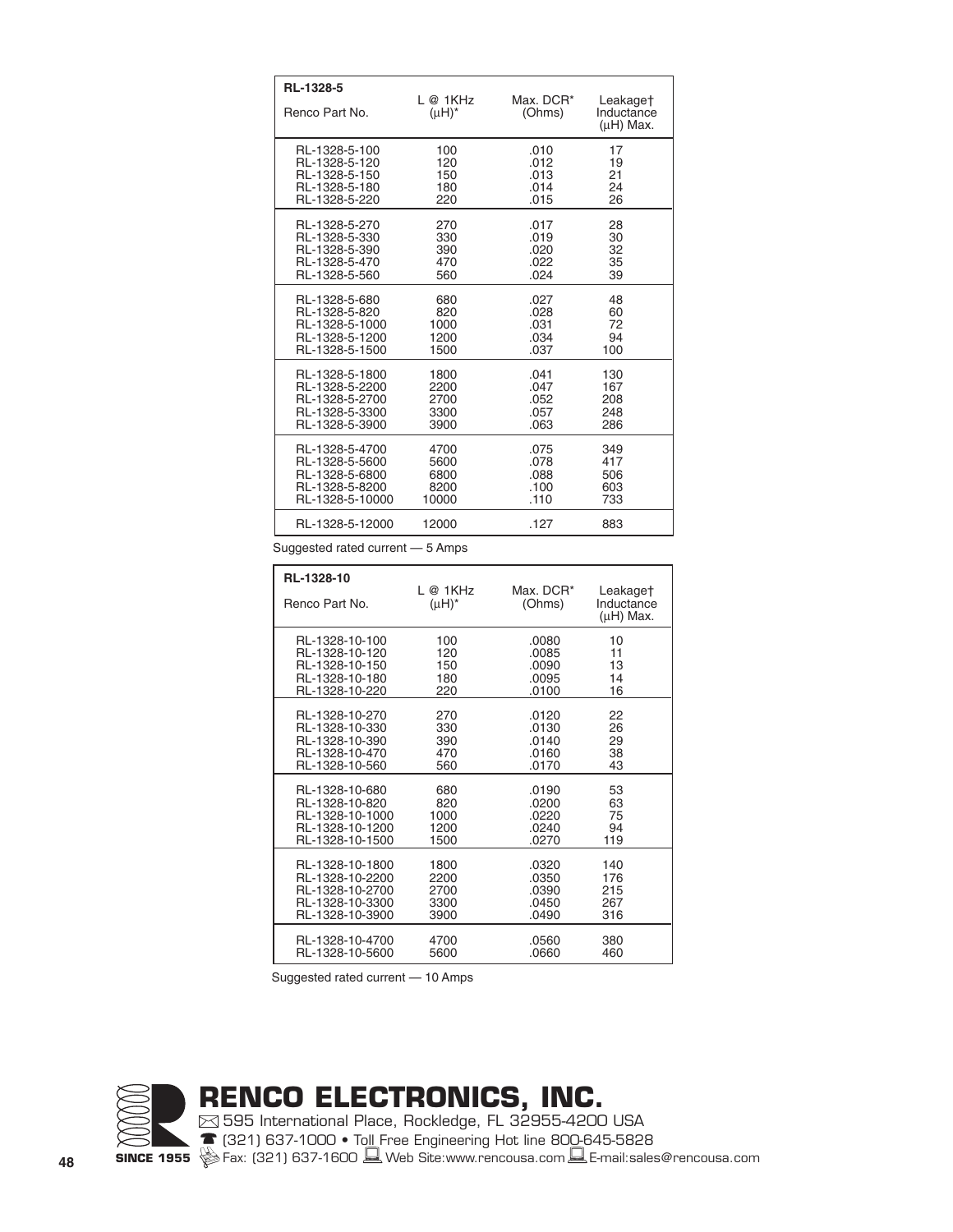| RL-1328-15<br>Renco Part No. | L @ 1KHz<br>$(\mu H)^*$ | Max. DCR*<br>(Ohms) | Leakage†<br>Inductance<br>$(\mu H)$ Max. |
|------------------------------|-------------------------|---------------------|------------------------------------------|
| RL-1328-15-100               | 100                     | .007                | 8                                        |
| RL-1328-15-120               | 120                     | .007                | 12                                       |
| RL-1328-15-150               | 150                     | .007                | 14                                       |
| RL-1328-15-180               | 180                     | .007                | 16                                       |
| RL-1328-15-220               | 220                     | .007                | 18                                       |
| RL-1328-15-270               | 270                     | .008                | 21                                       |
| RL-1328-15-330               | 330                     | .008                | 26                                       |
| RL-1328-15-390               | 390                     | .010                | 29                                       |
| RL-1328-15-470               | 470                     | .011                | 38                                       |
| RL-1328-15-560               | 560                     | .012                | 42                                       |
| RL-1328-15-680               | 680                     | .013                | 51                                       |
| RL-1328-15-820               | 820                     | .014                | 62                                       |
| RL-1328-15-1000              | 1000                    | .015                | 85                                       |
| RL-1328-15-1200              | 1200                    | .018                | 93                                       |
| RL-1328-15-1500              | 1500                    | .019                | 115                                      |
| RL-1328-15-1800              | 1800                    | .021                | 146                                      |
| RL-1328-15-2200              | 2200                    | .024                | 170                                      |
| RL-1328-15-2700              | 2700                    | .027                | 208                                      |

Suggested rated current — 15 Amps

| RL-1328-22<br><b>Renco Part No.</b> | L @ 1KHz<br>$(uH)^*$ | Max. DCR*<br>(Ohms) | Leakage†<br>Inductance<br>$(\mu H)$ Max. |
|-------------------------------------|----------------------|---------------------|------------------------------------------|
| RL-1328-22-47                       | 47                   | .0025               | 7                                        |
| RL-1328-22-68                       | 68                   | .0028               | 8                                        |
| RL-1328-22-100                      | 100                  | .0032               | 9                                        |
| RL-1328-22-120                      | 120                  | .0037               | 10                                       |
| RL-1328-22-150                      | 150                  | .0040               | 15                                       |
| RL-1328-22-180                      | 180                  | .0043               | 18                                       |
| RL-1328-22-220                      | 220                  | .0047               | 20                                       |
| RL-1328-22-270                      | 270                  | .0050               | 25                                       |
| RL-1328-22-330                      | 330                  | .0055               | 31                                       |
| RL-1328-22-390                      | 390                  | .0060               | 35                                       |
| RL-1328-22-470                      | 470                  | .0065               | 38                                       |
| RL-1328-22-560                      | 560                  | .0070               | 45                                       |
| RL-1328-22-680                      | 680                  | .0080               | 50                                       |

Suggested rated current — 22 Amps

| RL-1328-35<br>Renco Part No. | L@1KHz<br>$(\mu H)^*$ | Max. DCR*<br>(Ohms) | Leakage†<br>Inductance<br>$(\mu H)$ Max. |
|------------------------------|-----------------------|---------------------|------------------------------------------|
| RL-1328-35-47                | 47                    | .0020               | 5                                        |
| RL-1328-35-68                | 68                    | .0021               | 6                                        |
| RL-1328-35-100               | 100                   | .0023               | 9                                        |
| RL-1328-35-120               | 120                   | .0025               | 10                                       |
| RL-1328-35-150               | 150                   | .0026               | 11                                       |
| RL-1328-35-180               | 180                   | .0028               | 15                                       |
| RL-1328-35-220               | 220                   | .0032               | 18                                       |
| RL-1328-35-270               | 270                   | .0037               | 24                                       |
| RL-1328-35-330               | 330                   | .0040               | 27                                       |

Suggested rated current — 35 Amps

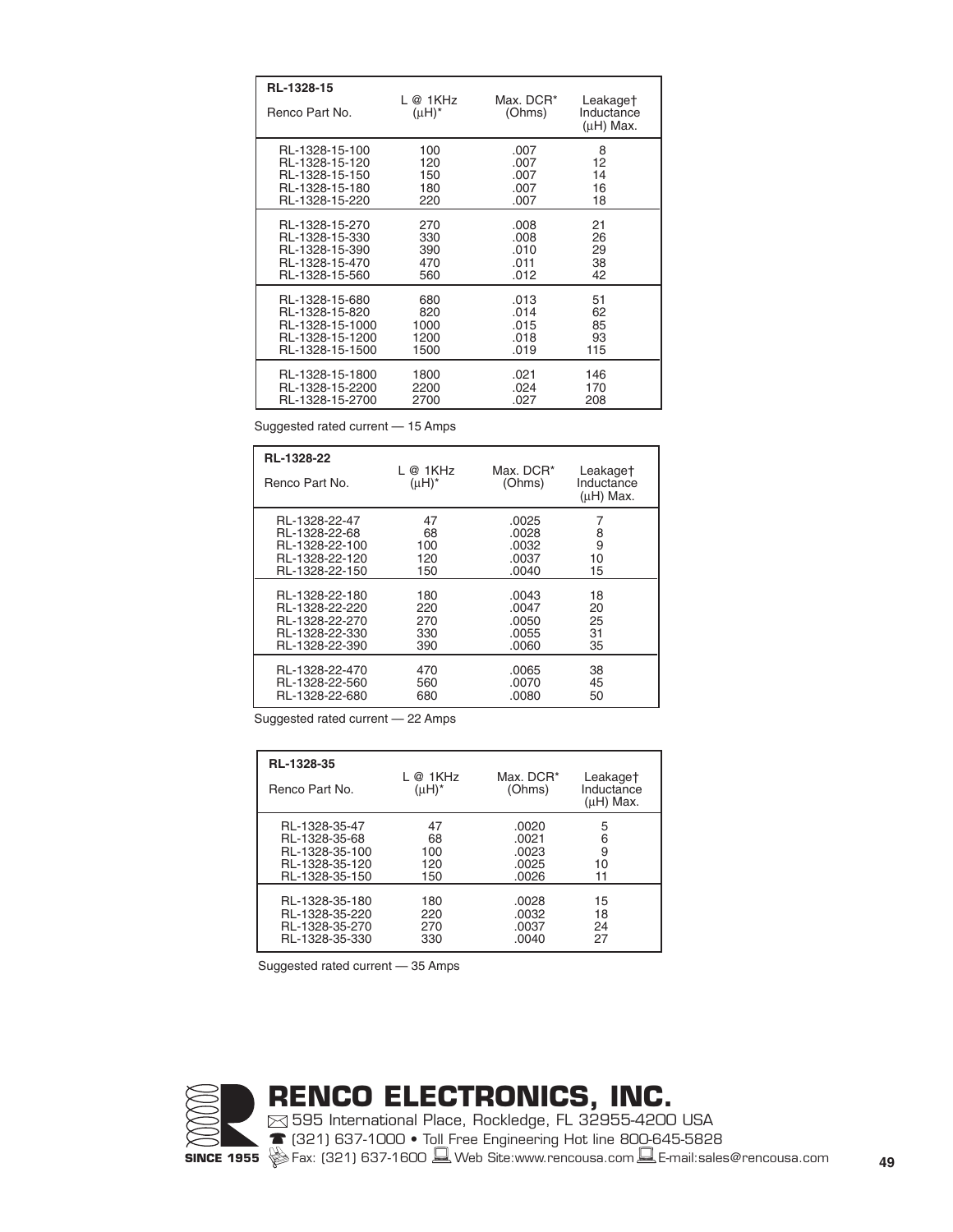| RL-1329-2<br>Renco Part No. | L@1KHz<br>$(\mu H)^*$ | Max. DCR*<br>(Ohms) | Leakage†<br>Inductance<br>$(\mu H)$ Max. |
|-----------------------------|-----------------------|---------------------|------------------------------------------|
| RL-1329-2-47                | 47                    | .021                | 5                                        |
| RL-1329-2-68                | 68                    | .022                | 6                                        |
| RL-1329-2-100               | 100                   | .025                | 10                                       |
| RL-1329-2-150               | 150                   | .031                | 20                                       |
| RL-1329-2-220               | 220                   | .035                | 30                                       |
| RL-1329-2-330               | 330                   | .044                | 55                                       |
| RL-1329-2-470               | 470                   | .048                | 75                                       |
| RL-1329-2-680               | 680                   | .058                | 90                                       |
| RL-1329-2-1000              | 1000                  | .072                | 100                                      |
| RL-1329-2-1500              | 1500                  | .077                | 110                                      |
| RL-1329-2-1800              | 1800                  | .095                | 130                                      |
| RL-1329-2-2200              | 2200                  | .099                | 138                                      |
| RL-1329-2-3300              | 3300                  | .121                | 210                                      |
| RL-1329-2-4700              | 4700                  | .132                | 242                                      |
| RL-1329-2-6800              | 6800                  | .176                | 418                                      |
| RL-1329-2-10000             | 10000                 | .216                | 627                                      |
| RL-1329-2-12000             | 12000                 | .242                | 781                                      |
| RL-1329-2-15000             | 15000                 | .355                | 924                                      |
| RL-1329-2-18000             | 18000                 | .500                | 1100                                     |
| RL-1329-2-22000             | 22000                 | .555                | 1430                                     |

Suggested rated current — 2 Amps

| RL-1329-3<br>Renco Part No. | L @ 1KHz<br>$(uH)^*$ | Max. DCR*<br>(Ohms) | Leakage†<br>Inductance<br>$(\mu H)$ Max. |
|-----------------------------|----------------------|---------------------|------------------------------------------|
| RL-1329-3-47                | 47                   | .010                | 5                                        |
| RL-1329-3-68                | 68                   | .011                | 6                                        |
| RL-1329-3-100               | 100                  | .013                | $\overline{7}$                           |
| RL-1329-3-150               | 150                  | .017                | 11                                       |
| RL-1329-3-220               | 220                  | .021                | 17                                       |
| RL-1329-3-330               | 330                  | .024                | 22                                       |
| RL-1329-3-470               | 470                  | .027                | 30                                       |
| RL-1329-3-680               | 680                  | .034                | 42                                       |
| RL-1329-3-1000              | 1000                 | .041                | 57                                       |
| RL-1329-3-1500              | 1500                 | .052                | 88                                       |
| RL-1329-3-2200              | 2200                 | .062                | 132                                      |
| RL-1329-3-3300              | 3300                 | .074                | 190                                      |
| RL-1329-3-4700              | 4700                 | .120                | 264                                      |
| RL-1329-3-6800              | 6800                 | .185                | 410                                      |

Suggested rated current — 3 Amps

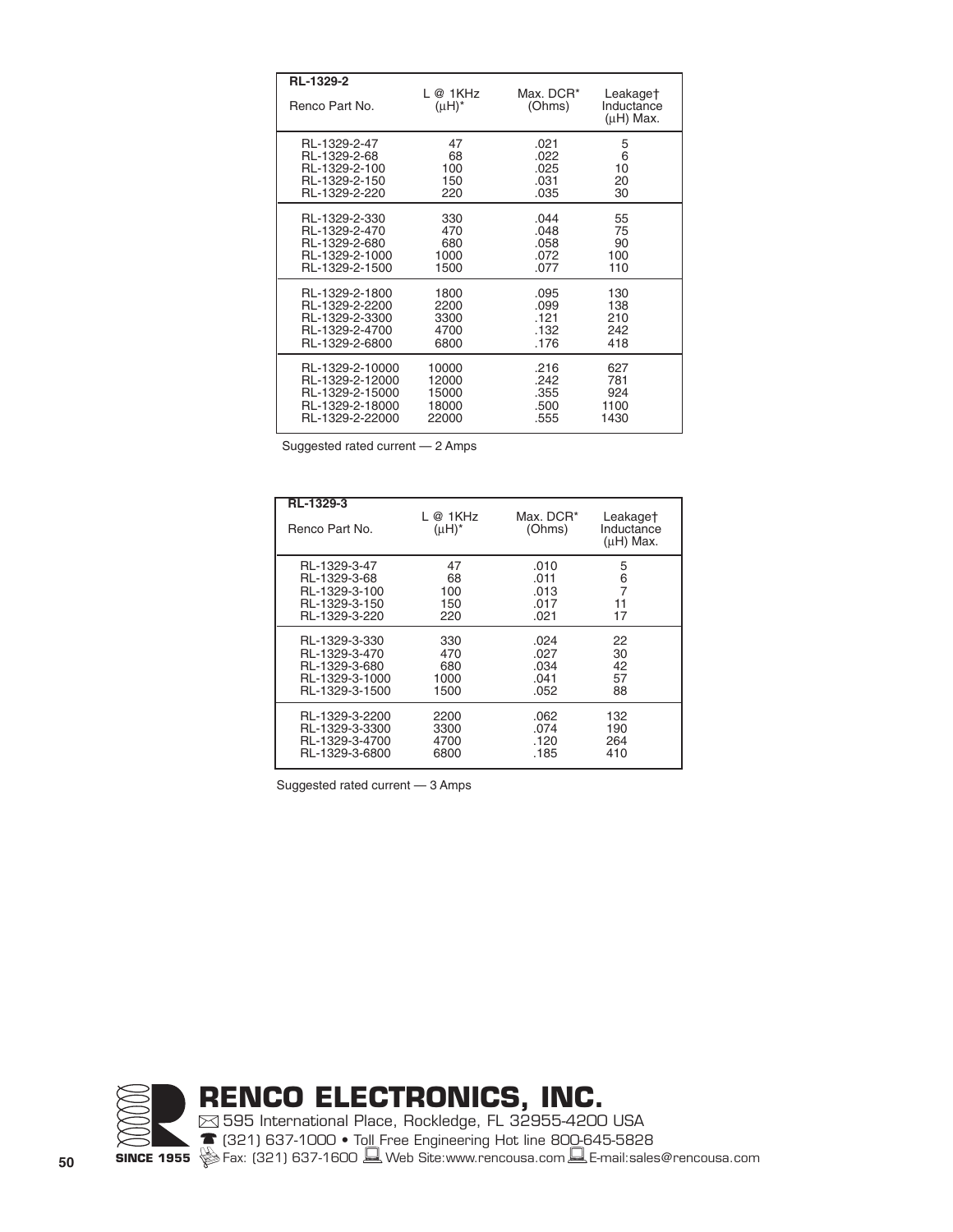| RL-1329-5<br>Renco Part No. | L@1KHz<br>$(\mu H)^*$ | Max. DCR*<br>(Ohms) | Leakage†<br>Inductance<br>$(uH)$ Max. |
|-----------------------------|-----------------------|---------------------|---------------------------------------|
| RL-1329-5-47                | 47                    | .009                | 6                                     |
| RL-1329-5-68                | 68                    | .010                | 8                                     |
| RL-1329-5-100               | 100                   | .011                | 10                                    |
| RL-1329-5-120               | 120                   | .012                | 13                                    |
| RL-1329-5-150               | 150                   | .013                | 16                                    |
| RL-1329-5-180               | 180                   | .014                | 18                                    |
| RL-1329-5-220               | 220                   | .015                | 20                                    |
| RL-1329-5-270               | 270                   | .016                | 30                                    |
| RL-1329-5-330               | 330                   | .017                | 35                                    |
| RL-1329-5-390               | 390                   | .018                | 45                                    |
| RL-1329-5-470               | 470                   | .019                | 55                                    |
| RL-1329-5-560               | 560                   | .021                | 65                                    |
| RL-1329-5-680               | 680                   | .023                | 75                                    |
| RL-1329-5-820               | 820                   | .025                | 80                                    |
| RL-1329-5-1000              | 1000                  | .029                | 85                                    |
| RL-1329-5-1200              | 1200                  | .031                | 90                                    |
| RL-1329-5-1500              | 1500                  | .034                | 100                                   |
| RL-1329-5-1800              | 1800                  | .036                | 110                                   |
| RL-1329-5-2200              | 2200                  | .042                | 121                                   |
| RL-1329-5-2700              | 2700                  | .058                | 143                                   |
| RL-1329-5-3300              | 3300                  | .060                | 176                                   |
| RL-1329-5-3900              | 3900                  | .085                | 209                                   |
| RL-1329-5-4700              | 4700                  | .120                | 290                                   |
| RL-1329-5-5600              | 5600                  | .165                | 297                                   |

Suggested rated current —5 Amps

| RL-1329-10<br>Renco Part No. | L @ 1KHz<br>$(\mu H)^*$ | Max. DCR*<br>(Ohms) | Leakage†<br>Inductance<br>$(\mu H)$ Max. |
|------------------------------|-------------------------|---------------------|------------------------------------------|
| RL-1329-10-47                | 47                      | .0060               | 3.7                                      |
| RL-1329-10-68                | 68                      | .0065               | 4.8                                      |
| RL-1329-10-100               | 100                     | .0070               | 6.5                                      |
| RL-1329-10-120               | 120                     | .0080               | 7.5                                      |
| RL-1329-10-150               | 150                     | .0090               | 10.0                                     |
| RL-1329-10-180               | 180                     | .0100               | 12.0                                     |
| RL-1329-10-270               | 270                     | .0120               | 15.0                                     |
| RL-1329-10-330               | 330                     | .0130               | 17.0                                     |
| RL-1329-10-390               | 390                     | .0140               | 21.0                                     |
| RL-1329-10-470               | 470                     | .0150               | 25.0                                     |
| RL-1329-10-560               | 560                     | .0200               | 30.0                                     |
| RL-1329-10-680               | 680                     | .0230               | 37.0                                     |
| RL-1329-10-820               | 820                     | .0250               | 44.0                                     |
| RL-1329-10-1000              | 1000                    | .0280               | 57.0                                     |
| RL-1329-10-1200              | 1200                    | .0320               | 85.0                                     |

Suggested rated current —10 Amps